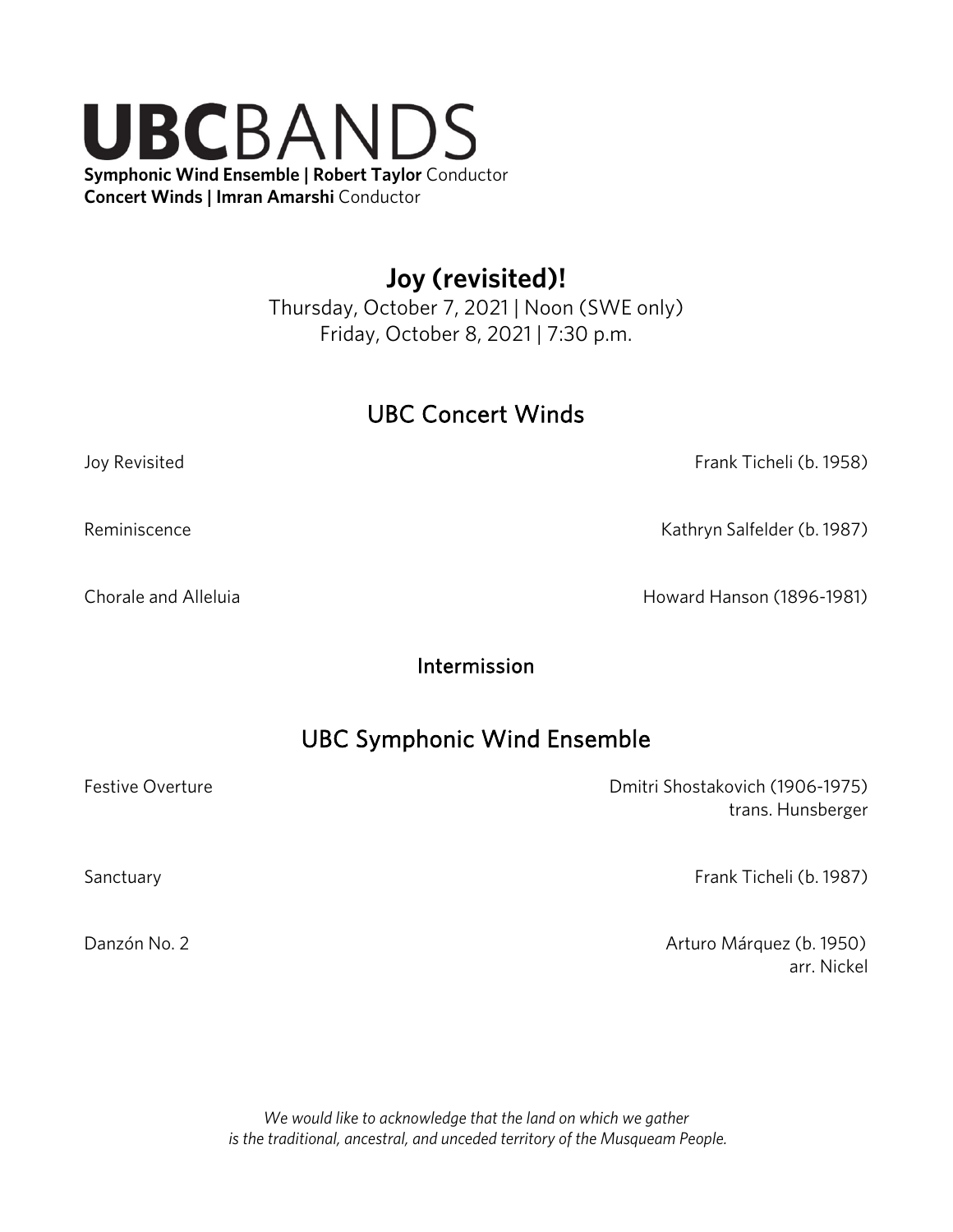## PROGRAM NOTES

Compiled and edited by Josh Rauw and Ben Vanderkruk

## **Joy Revisited, Frank Ticheli**

Frank Ticheli received his doctoral and master's degrees in composition from the University of Michigan before joining the composition faculty at the University of Southern California (USC). His music has been performed by The Philadelphia Orchestra, Atlanta Symphony, Detroit Symphony, and Dallas Symphony, as well as hundreds of university ensembles around the world, and has been described as "brilliantly effective, deeply felt, with impressive flair and striking instrumental colors."

Above all, *Joy Revisited* is an expression of its namesake: simple, unabashed joy. The main melody and overall mood of the work were inspired by a signal event: the birth of our first child. The intense feelings that any father would likely feel on such a day were, in my case, accompanied by a simple little tune which grabbed hold of me in the hours preceding her birth, and refused to let go throughout the day and many days thereafter. Indeed, until I jotted it down in my sketchbook, it did not release its grip. Seven years and two children later, I stumbled upon that old sketch and discovered that it would serve perfectly as the foundation for a joy-filled concert band overture. —Frank Ticheli

## **Reminiscence, Kathryn Salfelder**

*Reminiscence* is one of three pieces commissioned to honor Frank L. Battisti's 85<sup>th</sup> birthday, June 27, 2016. A five-note motive — composed by Frank himself (!): F G A F Gb (here, transposed down a fifth: Bb C D Bb B) saturates every measure of the piece. In its entirety, the motive serves as the first five notes of the principal melody. The first three pitches (Bb C D) morph into a repeated hemiola, which rises sequentially in pitch as the piece progresses. The motive's range — Major  $3^{rd}$  and minor 3rd — is emphasized via third relations in the harmony. *Reminiscence* evokes nostalgia, yearning, and growth. Some moments are peaceful, while others are full of angst. I encourage both performers and listeners to weave their own personal memories and stories into the musical narrative. I am fortunate to have first encountered Frank Battisti during my undergrad years at NEC. His teaching, his passion for details, and his advocacy for new, rich, and challenging music at all grade levels are inspirations. I am grateful to celebrate him. —Katherine Salfelder

## **Chorale and Alleluia, Howard Hanson**

*Chorale and Alleluia* was completed in January, 1954 and was Howard Hanson's first work for symphonic band. It was given its premiere on February 26 at the convention of the American Band Masters Association at West Point with Colonel William Santelmann, leader of the U.S. Marine Band, conducting. The composition opens with a fine flowing chorale. Soon the joyous "Alleluia" theme appears and is much in evidence throughout. A bold statement of a new melody makes its appearance in lower brasses in combination with the above themes. The effect is one of cathedral bells, religious exaltation, solemnity, and dignity. The music is impressive, straightforward, and pleasingly non-dissonant, and its resonance and sonority are ideally suited to the medium of the modern symphonic band.

## **Festive Overture, Dmitri Shostakovich (trans. Hunsberger)**

The gestation of Shostakovich's *Festive Overture* has been subject to several different theories. One author claims that it was originally written in 1947, but was suppressed by Shostakovich along with many of his compositions created during this repressive period of Soviet history. Others believe that the celebratory quality of the overture displays Shostakovich's relief at the death of Josef Stalin (in 1953), whose regime had twice censored the composer and his music. Most probably, the work was commissioned for a gathering at the Bolshoi Theater in November of 1954, celebrating the 37<sup>th</sup> anniversary of the October Revolution. The conductor, Vasili Nebolsin, realized that he had no appropriate piece to open the high-profile concert. He approached Shostakovich, who was at the time a musical consultant at the Bolshoi. The composer set to work, and the overture was completed in three days, the individual pages of the score being taken by courier before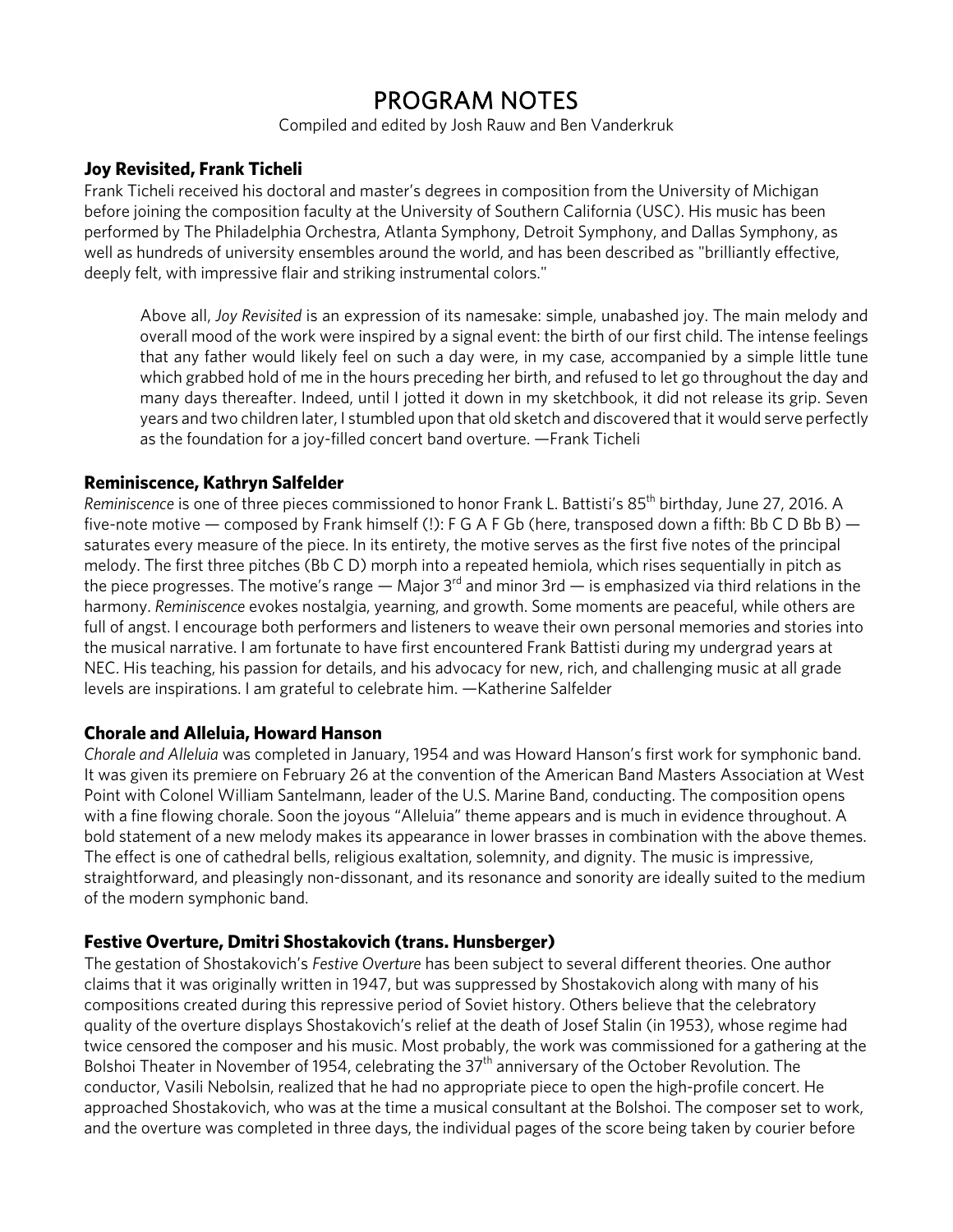the ink had dried to copyists waiting at the theater to create the orchestra parts. Although written in haste, the overture has proved to be one of Shostakovich's most frequently performed works.

Though the music opens with the grandest of ceremonial fanfares, there are no solemn heroics in the piece. It is simply a vivacious and thoroughly Russian celebratory gesture, whose ancestry may be traced to Dmitri Kabalevsky's overture to the opera *Colas Breugnon* and to the more extended *Russian Overture* of Prokofiev. The exultant mood is exhibited in passages alternately grandiose, lyrical, and playful, with the pomposity of the opening gesture effectively submerged under waves of high spirits whenever it recurs. The overture opens with a brass fanfare, instigated by two trumpets, acting as a curtain call. The ensuing two bars for bass instruments in many respects prefigures the melodic shape of the first presto theme. The accompaniment to this first theme has a flavor of America and, in particular, Bernstein about it, while the theme itself bears a not insignificant resemblance to the principal theme of Mikhail Glinka's overture to his opera *Ruslan and Lyudmilla*  (Glinka being the composer regarded by Russians and Soviets as the "father of Russian music"). With the return of the opening fanfare, the work eventually explodes into the coda — a dash for the finish line — ending a work that, in the words of Lebedinsky, is a "brilliant, effervescent work, with its vivacious energy spilling over like uncorked champagne."

## **Sanctuary, Frank Ticheli**

*Sanctuary* was commissioned by the Michigan School Band and Orchestra Association to commemorate the retirement of H. Robert Reynolds from the University of Michigan. Ticheli selected the title *Sanctuary* to reflect his great respect and admiration for his former teacher and mentor. "As a personal tribute to Mr. Reynolds, who was a horn player in his early days, I chose the solo horn to be the work's main musical messenger. The opening prologue grows out of a set of pitches that were derived from the letters of his first name (Harrah), an idea I first used fifteen years ago in *Postcard*. The word 'sanctuary' conjures a rich array of images. It can imply a place of solitude, comfort, rest, prayer, protection. It can suggest a place that is strong and imposing or one that is very small and private. I believe all of these images are suggested at one point or another in the music."

## **Danzón No. 2, Arturo Márquez (arr. Nickel)**

The idea of writing the *Danzón No. 2* originated in 1993 during a trip to Malinalco with the painter Andrés Fonseca and the dancer Irene Martínez, both of whom are experts in salon dances with a special passion for the danzón, which they were able to transmit to me from the beginning, and also during later trips to Veracruz and visits to the Colonia Salon in Mexico City. From these experiences onward, I started to learn the danzón's rhythms, its form, its melodic outline, and to listen to the old recordings by Acerina and his Danzonera Orchestra. I was fascinated and I started to understand that the apparent lightness of the danzón is only like a visiting card for a type of music full of sensuality and qualitative seriousness, a genre which old Mexican people continue to dance with a touch of nostalgia and a jubilant escape towards their own emotional world; we can fortunately still see this in the embrace between music and dance that occurs in the state of Veracruz and in the dance parlours of Mexico City.

The *Danzón No. 2* is a tribute to the environment that nourishes the genre. It endeavors to get as close as possible to the dance, to its nostalgic melodies, to its wild rhythms, and although it violates its intimacy, its form and its harmonic language, it is a very personal way of paying my respects and expressing my emotions towards truly popular music. *Danzón No. 2* was written on a commission by the Department of Musical Activities at Mexico's National Autonomous University and is dedicated to my daughter Lily. —Arturo Marquez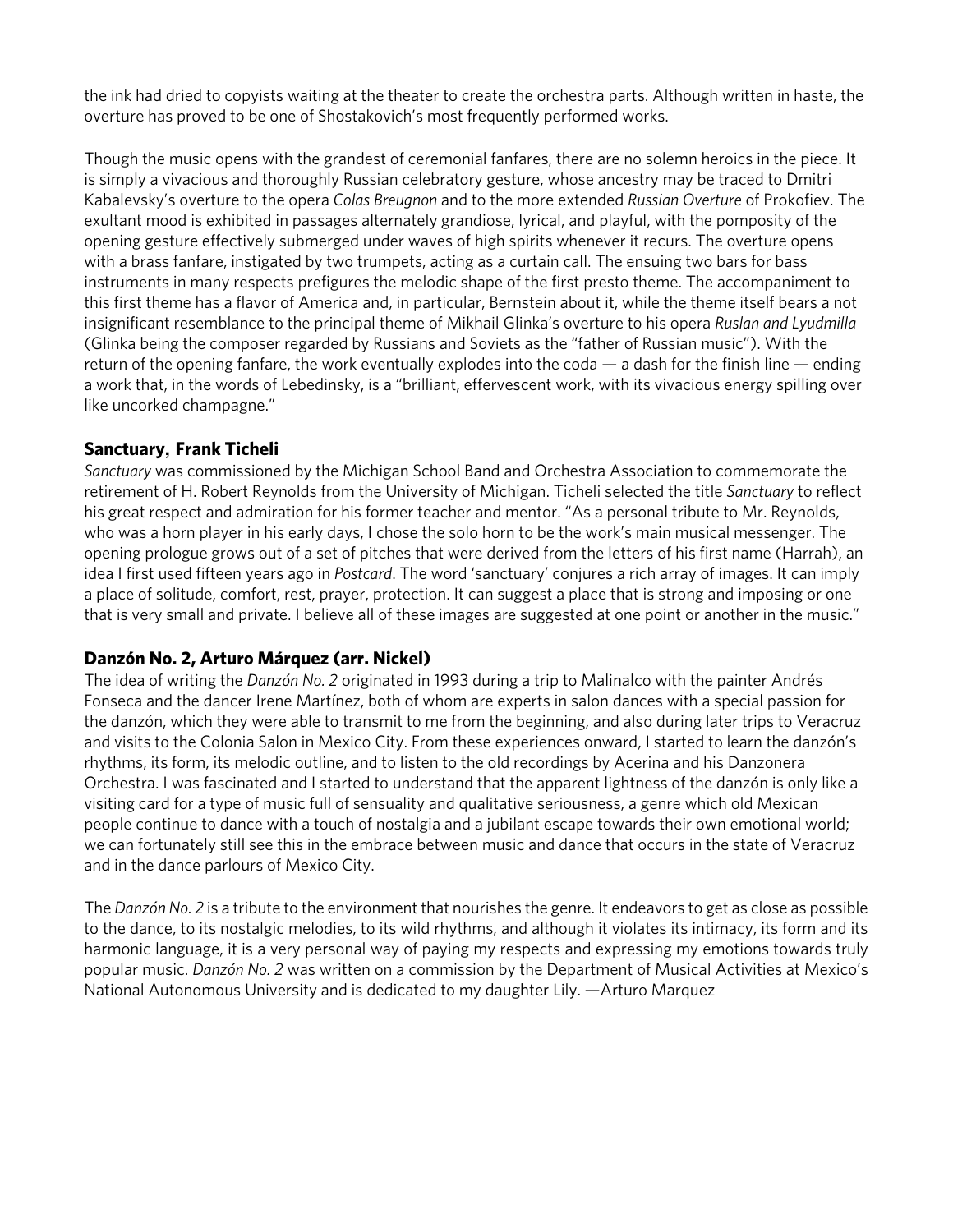

**Robert Taylor** is Professor of Music and Director of Bands at the University of British Columbia in Vancouver, BC, where he conducts the Symphonic Wind Ensemble, teaches graduate and undergraduate conducting, and serves as Chair of the Woodwind Brass and Percussion Division. With a career in music education spanning over twenty-five years, previous appointments include the University of Puget Sound in the state of Washington and Eureka High School in northern California, where ensembles under his direction earned recognition by Downbeat Magazine, the Selmer Corporation, and Grammy Signature Schools.

Dr. Taylor maintains an active schedule as a guest conductor. Past engagements include performances with the Vancouver Brass Orchestra, Pacific Symphonic Wind Ensemble, and Chicago-based contemporary music group, the Maverick Ensemble, in addition to collaborations with a wide range of international artists—from brass virtuosi Allen Vizzutti, Gail Williams, Jeff Nelsen, and Daniel Perantoni; to composers Jodie Blackshaw, Michael Colgrass, John Corigliano, David Maslanka, Joel Puckett, Alex Shapiro, Frank

Ticheli, and Dana Wilson; to jazz and pop performers Ingrid Jensen, Manhattan Transfer, and Big Bad Voodoo Daddy. As a passionate advocate of music in the schools, Dr. Taylor is in high demand as a festival adjudicator, rehearsal clinician, and guest conductor throughout North America and internationally. His frequent appearances with young musicians include serving as principal conductor of the Puget Sound Youth Wind Ensemble and guest conductor of numerous honor groups, such as the National Youth Band of Canada, California Orchestra Directors Association Honor Symphony, and many provincial and all-state bands across Canada, the United States, and abroad.

Taylor received the Master of Music and Doctor of Music degrees in conducting from Northwestern University, where he studied with Mallory Thompson, and the Bachelor of Arts degree in Trumpet and Music Education from Humboldt State University. His research on wind literature, rehearsal techniques, and the use of technology in the training of nascent conductors and performing musicians has been presented in leading wind band publications and featured in presentations at regional and national music conferences, including appearances at the Midwest Clinic and College Band Directors National Association. He is a Killam Laureate, Jacob K. Javits Fellow, past executive board member of the British Columbia Music Educators Association, and a member of the Phi Kappa Phi and Pi Kappa Lambda National Honor Societies, College Band Directors National Association, World Association for Symphonic Bands and Ensembles, and National Association for Music Education.



**Imran Amarshi** is a Sessional Lecturer and the Interim Conductor of the UBC Concert Winds at the University of British Columbia School of Music. He is also the Director of Bands and a Department Head Teacher at Notre Dame Regional Secondary in Vancouver. At Notre Dame, he leads the instrumental music program and conducts four wind ensembles, two jazz ensembles, and a handbell ensemble. Mr. Amarshi graduated with his Bachelor of Music and Bachelor of Education degrees from UBC, where he studied clarinet with Jenny Jonquil and conducting with Dr. Robert Taylor. As a strong supporter of music education in Canada, Mr. Amarshi is the Honour Wind Ensemble Coordinator for the British Columbia Music Educators' Association, and a board member for the Handbell Musicians of Canada.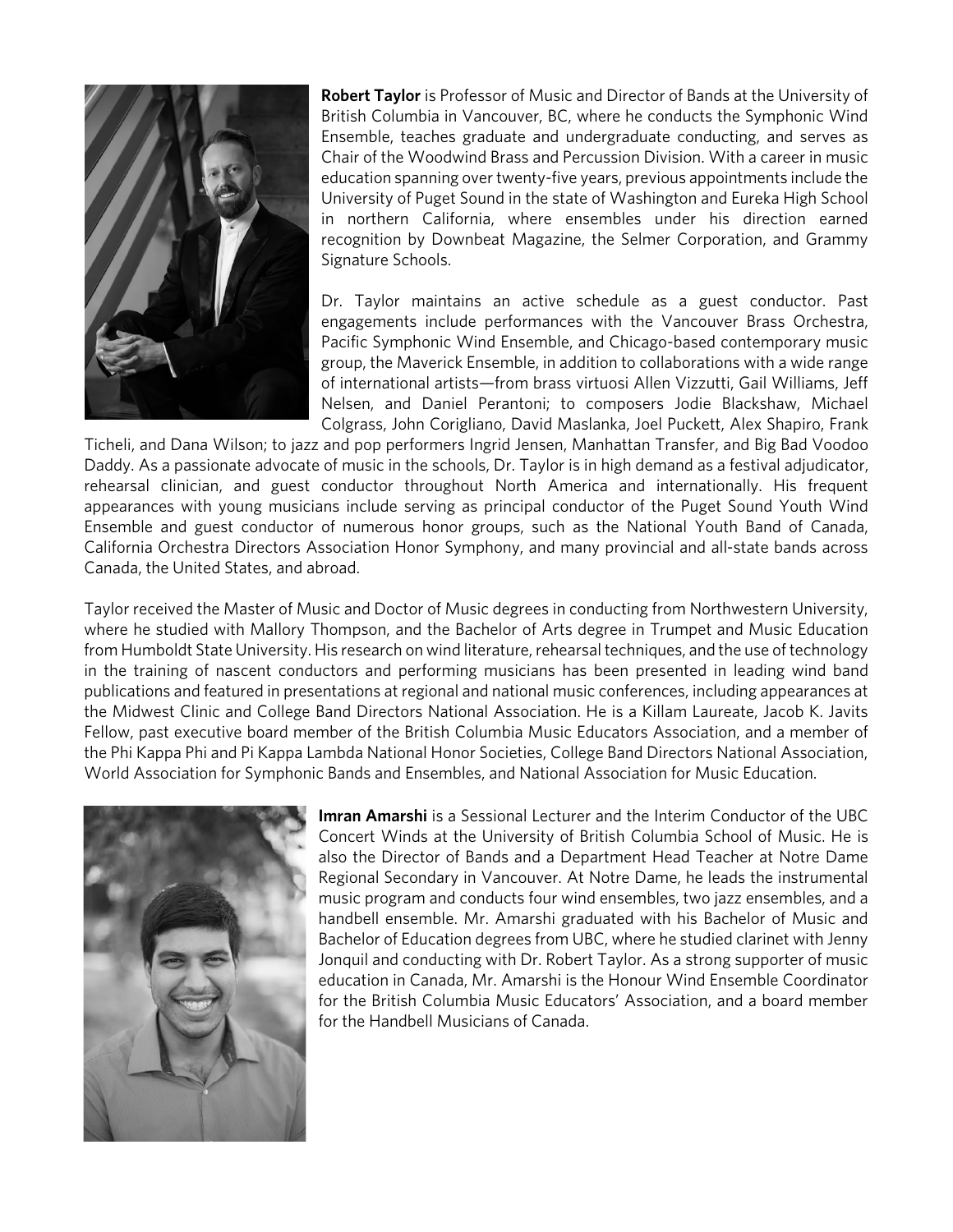## UBC CONCERT WINDS

Imran Amarshi, conductor

#### Flute

Yoel Kristian, piccolo *Jakarta, Indonesia; MMus '23* Emily Chan-Schneck *Vancouver, BC; BIE '24* Stephanie Ganz *Victoria, BC; BSc '24* Cherry Hsu *Langley, BC; BMus* Emily Joo *Langely, BC; BMus '22* Tirzah Kelman *Calgary, AB; BMus '24* Phillip Lee *Langley, BC; BSc' 23* Yoanne Lin\* *Taipei, Taiwan; BMus, BEd '23* Kiersten Lyde-Stad *North Vancouver, BC; BSc '25* Shichun (Sharon) Tang *Singapore; BA '25* Sophia Zhang *Calgary, AB; BA '24*

## Oboe

Chantelle Liang\* *Vancouver, BC; BMus '25*

#### Bassoon

Sean Levesque *Abbotsford, BC; BMus ' 23* Melena Seidel\* *Sammamish, WA, USA; BSc '23* Amelia Walker *Calgary, AB; BMus '24*

### Clarinet

Thomas Deckers *Calgary, AB; BASc '23* Bella Dufresne *Calgary, AB; BA '24* Lena Hart *Kitchener, ON; BA '25* Jason Ho *Richmond, BC; BSCW '24* Masaya Morita *Sasebo, Japan; BA '25* Janelle Xu\* *Calgary, AB; BMus '23* Kiri Bhana, bass *Santa Rosa, CA, USA; BA '24*

#### Saxophone

Kaitlyn Darrach, alto *Calgary, AB; BMus, BEd '24* Henrik Diep, alto *Calgary, AB; BPSc '25* Nolan Vibhakar, alto *Iowa City, IA, USA; BASc '25* Jackson Williams,\* alto *Prince George, BC; BMus '23* Yik Khai Yew, alto *Penang, Malaysia; BIE '25* Carly Fader, tenor *Surrey, BC; BMus '25* Emma Porter, tenor *Vancouver, BC; BMus '23* Jasmin Braun *Swift Current, SK; BMus, BEd '24*

#### Trumpet

Erica Binder *Red Deer, AB; BMus, MM '22* Sara Foubert *Surrey, BC; BMus, BEd '23* Delamare George *Sechelt, BC; BMus '25* Andy Shi *Beijing, China; BA '24* Hudson Throness *Surrey, BC; BMus '23* Lamby Wu\* *Port Moody, BC; BMus '25* Hyo Sang Yun\* *Vancouver, BC; BMus, BEd '24*

#### Horn

Janelle Julian *Surrey, BC; BMus '23* Braeden Liversidge *Maple Ridge, BC; BMus'24* Nathella Pasula\* *Edmonton, AB; BMus '24* Kristin Ranshaw *Calgary, AB; MMus '22* Josh Rauw *Calgary, AB; MMus '23*

#### Trombone

Tolulope Adegboye *Vancouver, BC; BA '22* Erik Bell *Vancouver, BC; BASc '24* Luke Huang *Langley, BC; BSc '25* William Li *Coquitlam, BC; BMus '24* Adrienne Ma\* *Vancouver, BC; BMus '22* Gretchen Miller *Kimberley, BC; BA '24*

#### Euphonium

Ken Surges *Vancouver, BC; BMus '90*

#### Tuba

Takumi Hayashi *Fort Langley, BC; BMus '22* Alan Li\* *Changchun, China; BMus '23* Xinhai Lyu *China, BCom '23*

#### **Percussion**

Leah Bruno *Hogsmeade, UK; BMus '22* Paloma DeLisle *Vancouver, BC; BSc '25* Kristiāns Jautaiķis\* *Rīga, Latvia; BMus '22* Angie Lan *Vancouver, BC; BA '25* Elizabeth Riegert *Kamloops, BC; BMus '16, BEd '17* Ben Vanderkruk *Calgary, AB; MMus '23*

\*denotes principal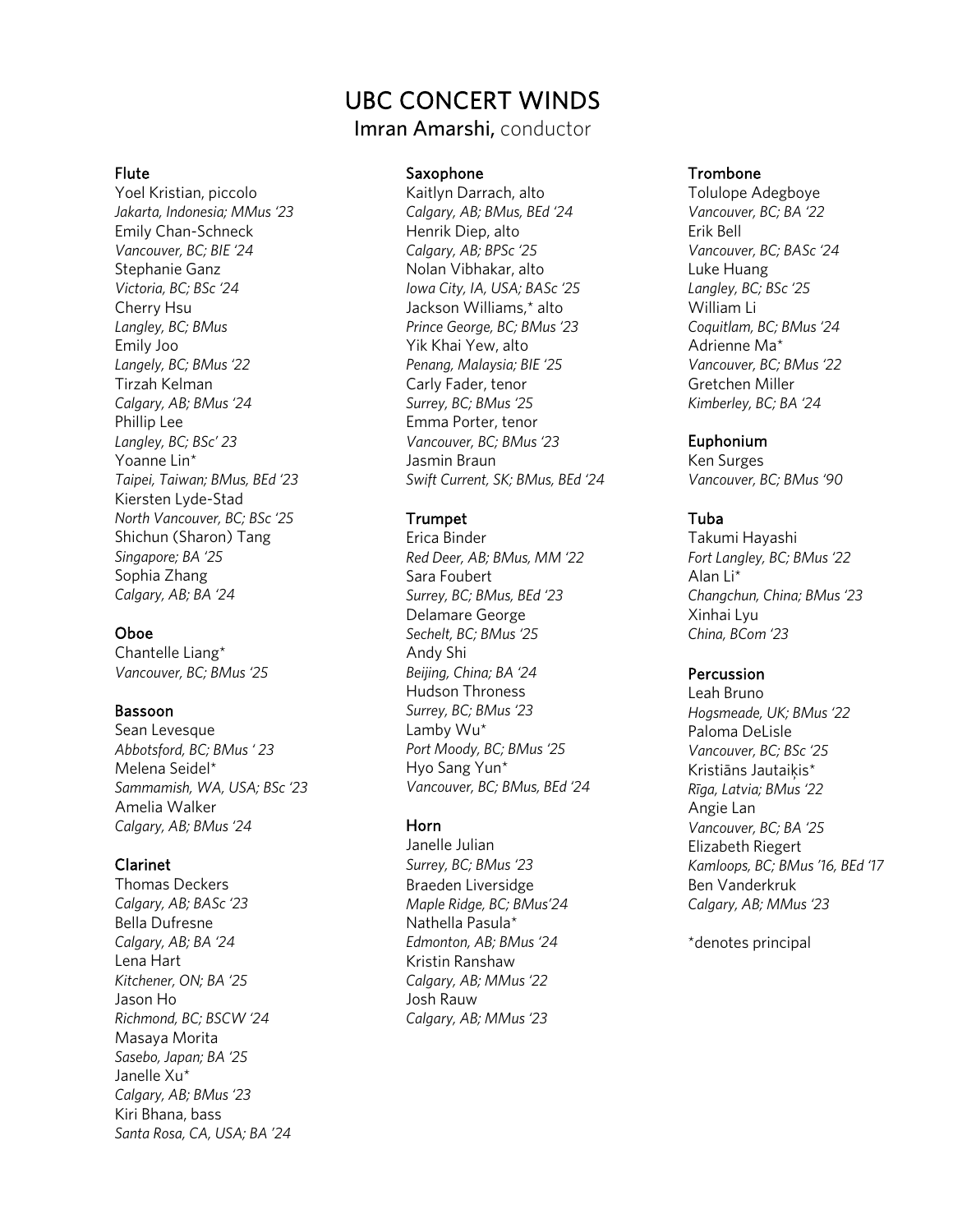# UBC SYMPHONIC WIND ENSEMBLE

Robert Taylor, conductor

#### Flute

Isabella Wark, piccolo *Vancouver, BC; BMus '24* Shanti-Ella Cretu *Vancouver, BC; BMus '21* Jegan Ganesan *Singapore; BMus '23* Amanda Lawrence\* *Cape Town, South Africa; MMus 22* Shilpa Sharma *Vancouver, BC; BMus '22* Joyce Wong *Vancouver, BC; DMPS '23*

### Oboe

Moira Rader Rice *Olympia, WA, USA; BMus '24* Wei Wang\* *Taiyuan, China; DMA '23* Tiana Ropchan, English horn *Port Moody, BC; BMus '23*

#### Bassoon

Emily Carlsen *White Rock, BC; BMus, BEd '23* Rio Lagos Davison\* *Saskatoon, SK; MMus '23*

#### Clarinet

Mar Navarro Ivars, E-flat *Alicante, Spain; BMus '23* Yen-Han Chen *Vancouver, BC; MMus '23* Daniel Hayden *Garner, NC, USA; MMus '23* Daniel Ketter *Fair Lawn, NJ, USA; BMus '24* Jonathan López\* *El Paso, TX, USA; BMus '22* Jose David Romero Martinez *Totana, Spain; MMus '22* Yukari Smith *Osaka, Japan; BMus '22* Luqi Wang *Dalian, China; DMPS '23* Simon Proulx, bass *Winnipeg, MB; BMus '24*

#### Saxophone

Henry Cao,\* soprano/alto *Surrey, BC; BMus '22* Alison Cardinall, alto *New Westminster, BC; BMus '23* Zach Mozel, alto *Coquitlam, BC; BMus '24* Baylie Adams, tenor *Calgary, AB; MMus '23* Emmanuel Rihl, baritone *Langley, BC; BMus '23*

#### Trumpet

Freddy Abu Sido\* *Richmond Hill, ON; MMus '24* Bryce Dong *Langley, BC; BMus '24* Nikolaj Hansen *Burnaby, BC; BMus '25* Dawn Kwong *Burnaby, BC; BMus '22* Graeme Lister *Surrey, BC; BMus '24* Sam Meyer *Langley, BC; BMus '24*

#### Horn

Anthony Dang *Vancouver, BC; BMus, BEd '23* Lawrence De Guzman *Vancouver, BC; BMus, BEd '24* Alyssa De'Ath *Cambridge, ON* Josh Rauw *Calgary, AB; MMus '23* Hanna Van Inwegen\* *Seattle, WA, USA; BMus, BEd '23*

### Trombone

Ella Buonassisi *Vancouver, BC; BMus '25* Mika Colonia *Vancouver, BC; BMus '24* Stephen Franklin *Langley, BC; BMus '23 (VAM)* Balakshan Sidhu\* *Surrey, BC; BMus '24* Dana Sulliuvan, bass *Binghamton, NY, USA; BMus '22* Pengqui Zhang, bass *Shanghai, China; BMus '25*

### Tuba

Anna Bosgra *Calgary, AB; MMus '23* Ben Horodyski\* *Vancouver, BC; BMus, BEd '23* Gage Sippel *Agassiz, BC; DMPS '22*

#### **Percussion**

Kaiya Gazley *Chilliwack, BC; BMus '23* Kristiāns Jautaiķis\* *Rīga, Latvia; BMus '22* Heejung Jung *Daegu, Korea; BMus '23* Jacob Kryger *Saint Albert, AB; MMus '22* Caydence Matheson *Calgary, AB; BMus '26* Ben Vanderkruk *Calgary, AB; MMus '23*

#### Piano

Anican Yu *Prince George, BC; BMus, BEd '22*

\*denotes principal

#### UBC Bands Staff

Josh Rauw, teaching assistant Ben Vanderkruk, teaching assistant Ben Horodyski, librarian Hanna Van Inwegen, librarian Alison Cardinall, stage manager Rio Lagos Davison, stage manager Emma Porter, stage manager Dana Sullivan, stage manager